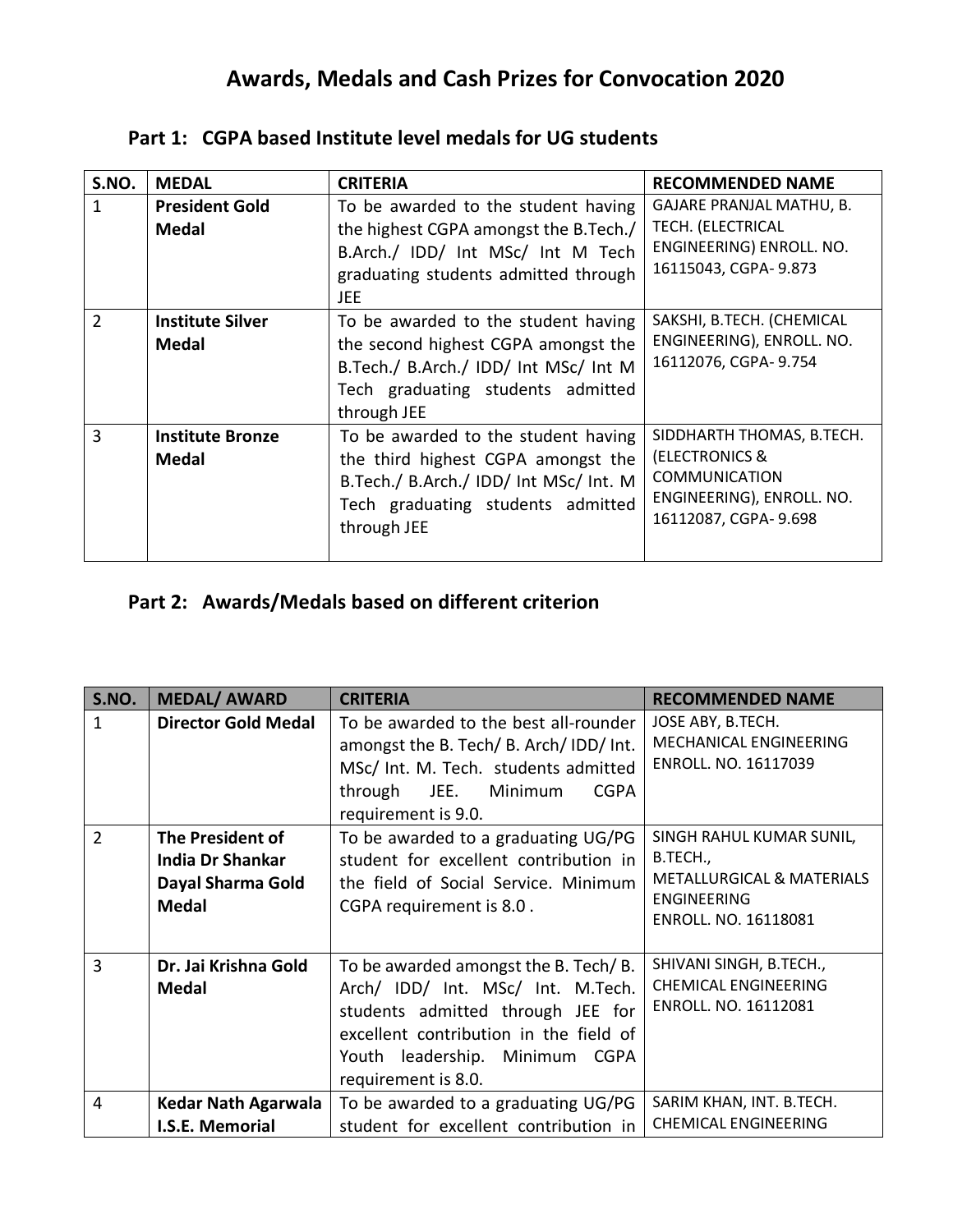|                | <b>Trophy and Cash</b><br>Award of Rs.<br>$10,000/-$                          | the field of Social Service. Minimum<br>CGPA requirement is 8.0.                                                                                                                                                      | ENROLL. NO. 15112086                                                                                |
|----------------|-------------------------------------------------------------------------------|-----------------------------------------------------------------------------------------------------------------------------------------------------------------------------------------------------------------------|-----------------------------------------------------------------------------------------------------|
| 5              | Om Bala Thapar Cash<br>Prize of Rs. 12,000/-                                  | To be awarded to a graduating UG girl<br>student on the basis of overall<br>Minimum<br><b>CGPA</b><br>performance.<br>requirement is 8.0.                                                                             | ANULA AGRAWAL, INT.<br>M.TECH.<br><b>GEOPHYSICAL TECHNOLOGY</b><br>ENROLL. NO. 15411001             |
| 6              | <b>Laxmi Devi and Shri</b><br><b>BanadriDas Cash</b><br>prize of Rs. 10,000/- | To be awarded to a graduating UG girl<br>student on the basis of overall<br>Minimum<br><b>CGPA</b><br>performance.<br>requirement is 8.0.                                                                             | AVANTIKA RATHORE, B.TECH.<br><b>CIVIL ENGINEERING</b><br>ENROLL. NO. 16113023                       |
| $\overline{7}$ | <b>Durga Award of Rs.</b><br>$10,000/-$                                       | To be awarded to a graduating UG girl<br>student on the basis of overall<br>performance.<br>Minimum<br><b>CGPA</b><br>requirement is 8.0.                                                                             | SHAIVY ADHIKARI, B.TECH.<br>METALLURGICAL & MATERIALS<br><b>ENGINEERING</b><br>ENROLL. NO. 16118076 |
| 8              | Smt. Kaushalya Arya<br>Cash prize of Rs.<br>$10,000/-$                        | To be awarded to a graduating UG girl<br>student on the<br>basis of<br>overall<br>Minimum<br><b>CGPA</b><br>performance.<br>requirement is 8.0.                                                                       | TANYA RATRA, B.TECH.<br><b>CHEMICAL ENGINEERING</b><br>ENROLL. NO. 16111034                         |
| 9              | Dr. A.S. Arya Cash<br>prize of Rs. 10,000/-                                   | To be awarded to an all-rounder<br>amongst the B. Tech/ B. Arch/ IDD/ Int.<br>MSc/ Int. M.Tech. students admitted<br>through<br>JEE.<br>Minimum<br><b>CGPA</b><br>requirement is 8.0.                                 | GAURAV SINGHAL, B.TECH.<br>MECHANICAL ENGINEERING<br>ENROLL. NO. 16117032                           |
| 10             | Sri M A Rao Cash<br>prize of Rs. 10,000/-                                     | To be awarded to an all-rounder<br>amongst the B. Tech/ B. Arch/ IDD/ Int.<br>MSc/ Int. M.Tech. students admitted<br>through<br>JEE.<br>Minimum<br><b>CGPA</b><br>requirement is 9.0.                                 | SAMARTH GUBRELE, B.TECH.<br>MECHANICAL ENGINEERING<br>ENROLL. NO.16119027                           |
| 11             | Sarojini Naidu Cup                                                            | To be awarded amongst the B. Tech/B.<br>Arch/ IDD/ Int. MSc/ Int. M.Tech.<br>students admitted through JEE for<br>excellent contribution in the field of<br>sports and academics. Minimum CGPA<br>requirement is 8.0. | SUMIT YADAV, B.TECH.<br>METALLURGICAL & MATERIALS<br><b>ENGINEERING</b><br>ENROLL. NO. 16118086     |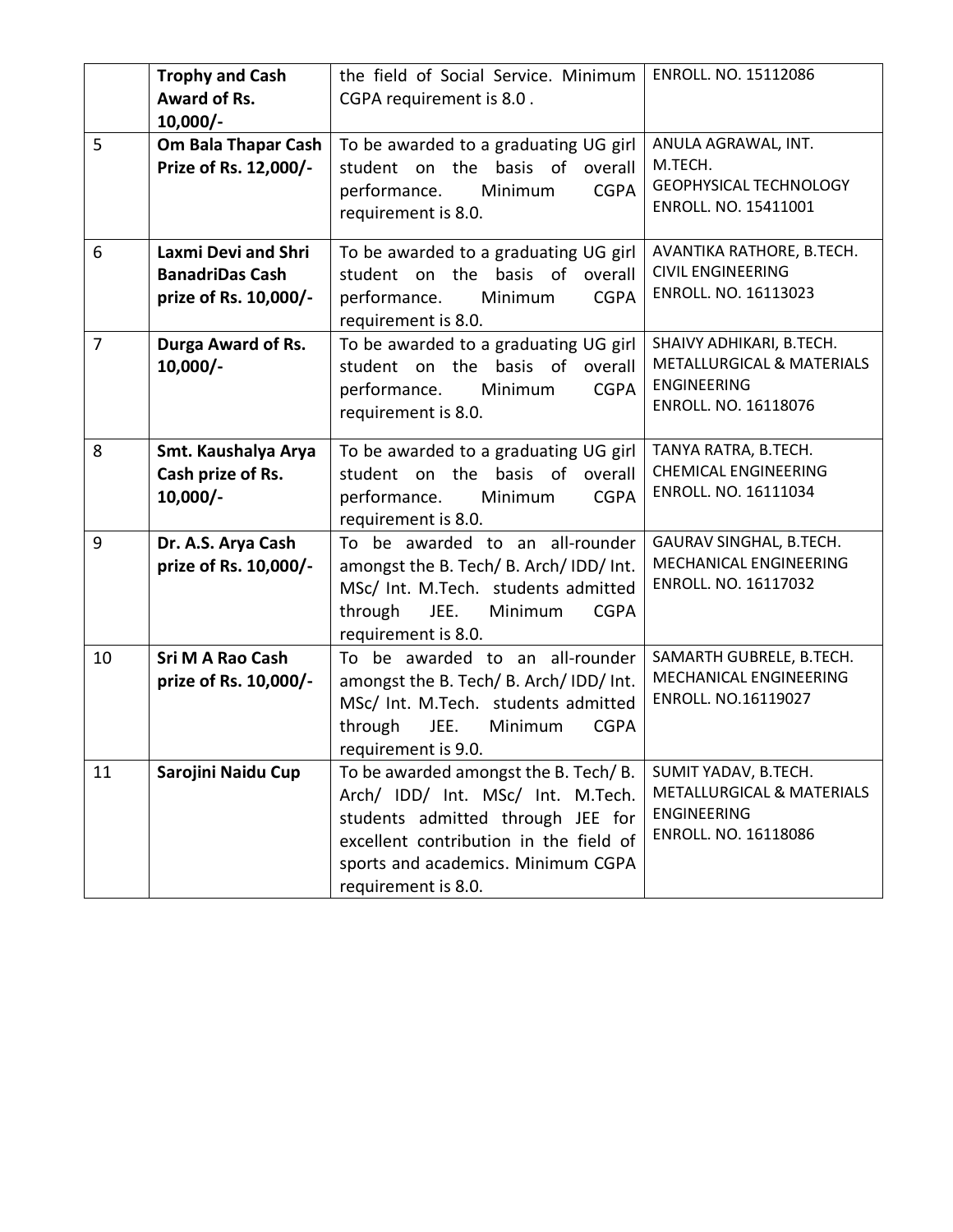#### **Part 3 : DEPARTMENT GOLD MEDALS:**

 To be awarded on the basis of highest CGPA: One Department Gold Medal for each UG programme and one Gold Medal for all PG programmes offered from one department/ centre. The eligibility to qualify for DGM is to get 8.5 minimum CGPA in UG progrmmes and 9.0 minimum CGPA in PG programmes.

| <b>S. NO.</b> | <b>ENROLL. NO.</b> | <b>NAME OF STUDENT</b> | <b>CGPA</b> | <b>COURSE</b>                                    |
|---------------|--------------------|------------------------|-------------|--------------------------------------------------|
| 1.            | 16111037           | <b>VIJENDRA KUMAR</b>  | 9.055       | BACHELOR OF TECHNOLOGY (BIOTECHNOLOGY)           |
| 2.            | 16112076           | <b>SAKSHI</b>          | 9.754       | <b>BACHELOR OF TECHNOLOGY (CHEMICAL</b>          |
|               |                    |                        |             | <b>ENGINEERING)</b>                              |
| 3.            | 16113041           | <b>JATIN AGGARWAL</b>  | 9.467       | <b>BACHELOR OF TECHNOLOGY (CIVIL)</b>            |
|               |                    |                        |             | <b>IManmohan Das Seth Gold Medal.</b>            |
| 4.            | 16114070           | <b>VINAY AGGARWAL</b>  | 9.543       | BACHELOR OF TECHNOLOGY (COMPUTER                 |
|               |                    |                        |             | SCIENCE)                                         |
| 5.            | 16112087           | SIDHARTH THOMAS        | 9.698       | <b>BACHELOR OF TECHNOLOGY (ELECTRONICS &amp;</b> |
|               |                    |                        |             | COMMUNICATION)                                   |
|               |                    |                        |             |                                                  |
| 6.            | 16117039           | <b>JOSE ABY</b>        | 9.608       | BACHELOR OF TECHNOLOGY (MECHANICAL)              |
|               |                    |                        |             |                                                  |
| 7.            | 16118085           | <b>SUBHASH CHANDRA</b> | 9.494       | BACHELOR OF TECHNOLOGY (METALLURGICAL &          |
|               |                    |                        |             | <b>MATERIALS</b> )                               |
| 8.            | 16121022           | PASHUPATI KUMAR        | 8.538       | <b>BACHELOR OF TECHNOLOGY</b>                    |
|               |                    | <b>GUPTA</b>           |             | (POLYMER SCIENCE & ENGINEERING)                  |
|               |                    |                        |             |                                                  |
| 9.            | 16119016           | <b>PARDEEP KUMAR</b>   | 9.52        | <b>BACHELOR OF TECHNOLOGY (PRODUCTION &amp;</b>  |
|               |                    |                        |             | INDUSTRIAL)                                      |
|               |                    |                        |             |                                                  |
| 10.           | 15411020           | SANCHIT MINOCHA        | 9.456       | INTEGRATED M.TECH (GEOPHYSICAL                   |
|               |                    |                        |             | TECHNOLOGY)                                      |
| 11.           | 15410020           | PRITAM DAS             | 9.078       | INTEGRATED M.TECH (GEOLOGICAL                    |
|               |                    |                        |             | TECHNOLOGY)                                      |
| 12.           | 15118053           | <b>PARTH GUPTA</b>     | 9.512       | INTEGRATED M.SC. (APPLIED MATHEMATICS)           |
|               |                    |                        |             |                                                  |
| 13.           | 16122026           | TIWARI SHASHANK        | 8.869       | BACHELOR OF TECHNOLOGY (ENGINEERING              |
|               |                    | ANIL                   |             | PHYSICS)                                         |

### **(A) B.Arch./ B.Tech./ Int MSc/ Int M Tech.**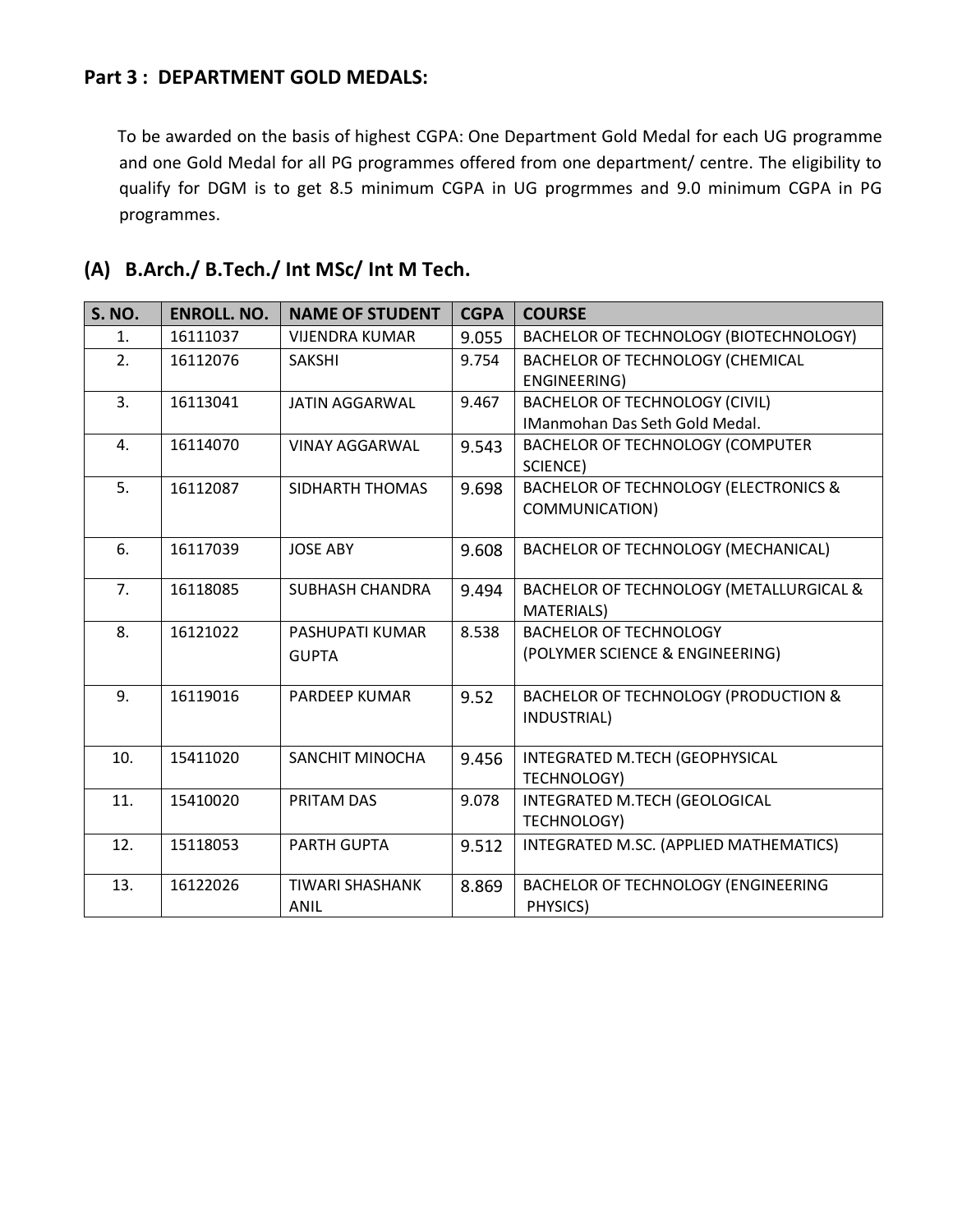## **(B) M.TECH./MBA/M.ARCH./M.U.R.P./M.TECH (ES)/M.SC.**

| <b>S. NO.</b>  | <b>ENROLL.</b> | <b>NAME OF</b>                        | <b>Academic</b>                     |             |                                           |
|----------------|----------------|---------------------------------------|-------------------------------------|-------------|-------------------------------------------|
|                | NO.            | <b>STUDENT</b>                        | Department/<br><b>Centre</b>        | <b>CGPA</b> | <b>COURSE</b>                             |
| $\mathbf{1}$   | 18610006       | <b>ARZOO SAINI</b>                    | Biotechnology                       | 9.354       | M.SC                                      |
|                |                |                                       |                                     |             |                                           |
| $\overline{2}$ | 18617011       | <b>KANIKA MEHTA</b>                   | <b>HSS</b>                          | 9.462       | M.SC                                      |
| 3              | 18611011       | ANSHUL                                | Chemistry                           | 9.789       | M.SC                                      |
| 4              | 18616023       | AGGARWAL<br><b>SALONI SHARMA</b>      | Mathematics                         | 9.346       | M.SC.                                     |
| 5              | 18615006       | <b>BHARTI MATTA</b>                   | Physics                             | 9.195       | M.SC                                      |
| 6              | 18612003       | <b>BITIHOTRI RIT</b>                  | <b>Earth Science</b>                | 9.525       | M.Sc.                                     |
| $\overline{7}$ | 18547019       | <b>BISHAL K.C.</b>                    | <b>WRDM</b>                         |             | M.TECH., IRRIGATION                       |
|                |                |                                       |                                     | 9.943       | <b>WATER MANAGEMENT</b>                   |
| 8              | 18552010       | <b>THATHIREDDY</b>                    | CoEDMM                              | 9.882       | M.TECH., DMM                              |
|                |                | <b>VIJITHA SREE</b>                   |                                     |             |                                           |
| 9              | 18559007       | <b>RAJANYA</b>                        | Biotechnology                       | 9.314       | M.Tech. Bioprocess Engg.                  |
|                |                | <b>BHATTACHARJEE</b>                  |                                     |             |                                           |
| 10             | 18512007       | <b>MISRA ARUSHI</b>                   | <b>HRED</b>                         | 9.824       | M.TECH. (ALTERNATE                        |
|                |                | <b>OMPRAKASH</b>                      |                                     |             | <b>HYDRO ENERGY</b>                       |
|                |                | <b>SHASHI</b>                         |                                     |             | SYSTEMS)                                  |
| 11             | 18561008       | <b>KAUSTUV</b><br><b>BHATTACHARYA</b> | CHEMICAL Engg.                      | 9.235       | M.TECH., INDUSTRIAL<br><b>POLLUTION</b>   |
|                |                |                                       |                                     |             | ABATEMENT                                 |
| 12             | 18537002       | <b>ARJUN KAUSHIK</b>                  | <b>HYDROLOGY</b>                    | 9.371       | M.TECH., HYDROLOGY-                       |
|                |                |                                       |                                     |             | <b>SURFACE WATER</b>                      |
| 13             | 18527001       | <b>AKHIL C SUNNY</b>                  | ELECTRICAL Engg.                    | 9.412       | M.TECH., ELECTRIC                         |
|                |                |                                       |                                     |             | <b>DRIVES AND POWER</b>                   |
| 14             | 18540013       | <b>ZORAWAR SINGH</b>                  | MECHANICAL Engg.                    | 9.059       | <b>ELECTRONICS</b><br>M.TECH., PRODUCTION |
|                |                | <b>RANA</b>                           |                                     |             | AND INDUSTRIAL                            |
|                |                |                                       |                                     |             | SYSTEMS ENGINEERING                       |
| 15             | 18544010       | SANJAY                                | <b>MMED</b>                         | 9.147       | M.TECH., INDUSTRIAL                       |
|                |                |                                       |                                     |             | METALLURGY,                               |
| 16             | 18525009       | <b>REDDY ATCHYUT</b>                  | <b>EARTHQUAKE</b>                   | 9.686       | M.TECH., SOIL                             |
|                |                | <b>KUMAR NAIDU</b>                    | <b>ENGINEERING</b>                  |             | <b>DYNAMICS</b>                           |
| 17             | 18535017       | <b>MOHIT RUSTAGI</b>                  | <b>COMPUTER SCIENCE &amp;</b>       | 9.72        | M.TECH.                                   |
|                |                |                                       | ENGINEERING                         |             |                                           |
| 18             | 18533006       | MUHAMMED FASIL<br>T                   | <b>ELECTRONICS &amp;</b>            | 9.765       | M.TECH., RF AND<br><b>MICROWAVE</b>       |
|                |                |                                       | <b>COMMUNICATION</b><br>ENGINEERING |             | <b>ENGINEERING</b>                        |
| 19             | 18524006       | <b>KLRAHUL</b>                        | <b>CIVIL ENGINEERING</b>            | 9.706       | M.TECH.,                                  |
|                |                |                                       |                                     |             | <b>TRANSPORTATION</b>                     |
|                |                |                                       |                                     |             | ENGINEERING                               |
| 20             | 18555001       | AAKANKSHA                             | PAPER TECHNOLOGY                    | 9.676       | M.TECH., PACKAGING                        |
|                |                | SHARMA                                |                                     |             | <b>TECHNOLOGY</b>                         |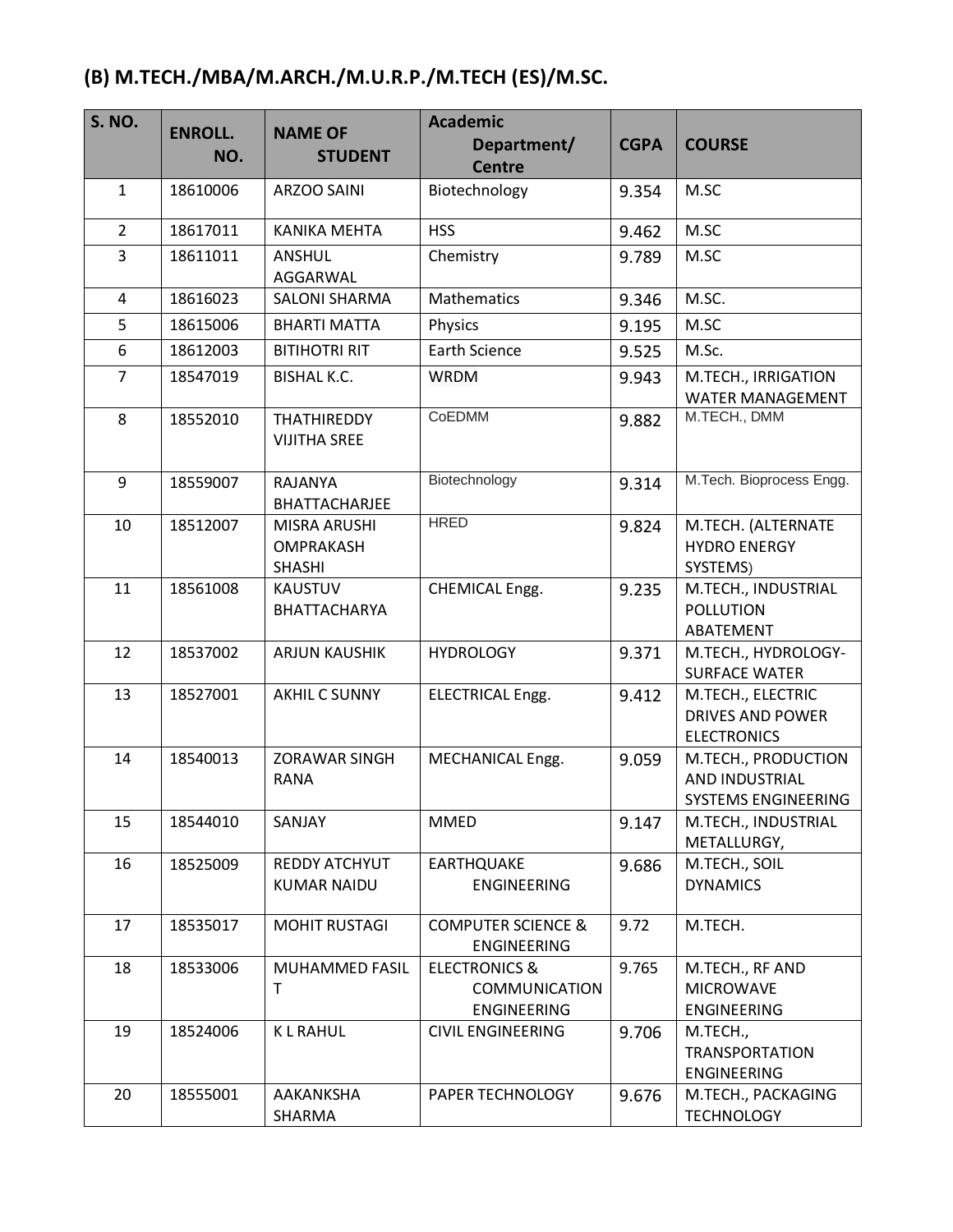| 21 | 18554002 | ADITYA MANISH<br><b>PITALE</b> | <b>CTRANS</b>             | 9.706 | M.TECH.,<br><b>INFRASTRUCTURE</b> |
|----|----------|--------------------------------|---------------------------|-------|-----------------------------------|
|    |          |                                |                           |       | <b>SYSTEMS</b>                    |
| 22 | 18810023 | DEVARAPALLI<br>BHAAVAN         | <b>MANAGEMENT STUDIES</b> | 9.481 | MBA                               |

s

### **Part 4: Best B.Tech. Project Awards**

To be awarded on the recommendation of the department. The award carries a cash prize of Rs. 20000/ subject to each team member gets a minimum of Rs. 5000/-.

| S.NO.          | <b>TEAM</b><br><b>MEMBERS</b><br><b>DETAILS</b> | <b>ENROLL.</b><br>NO. | <b>TITTLE OF PROJECT</b>                                                                                                 | <b>FACULTY ADVISOR</b>                           | <b>DEPARTMENT</b><br><b>NAME</b>                       |
|----------------|-------------------------------------------------|-----------------------|--------------------------------------------------------------------------------------------------------------------------|--------------------------------------------------|--------------------------------------------------------|
| $\mathbf{1}$   | Nirbhay Singh                                   | 15110016              | AGRICULTURAL<br><b>DISTRICT IN URBAN</b><br>METROPOLIS OF DELHI                                                          | PROF. TINA PUJARA                                | ARCHITECTURE<br>& PLANNING                             |
| $\overline{2}$ | <b>ADITYAOJAS</b><br><b>SHARMA</b>              | 16111003              | <b>EYE TUMOR</b><br><b>SEGMENTATION USING</b><br>DEEP LEARNING'.                                                         | Prof. P. Gopinath<br>and Prof. Mayank<br>Goswami | <b>BIOTECHNOLOGY</b>                                   |
| 3              | <b>RISHABH</b><br>KHANDELWAL                    | 16112070              |                                                                                                                          |                                                  |                                                        |
|                | PRAGATI GUPTA                                   | 16112055              |                                                                                                                          |                                                  |                                                        |
|                | SHUBHAM<br><b>JAISWAL</b>                       | 16112082              | 50000 MTPA ETHYL                                                                                                         | PROF. TARAKNATH<br><b>DAS</b>                    | CHEMICAL                                               |
|                | <b>VIKASH SINHA</b>                             | 16112102              | <b>ACETATE PRODUCTION</b>                                                                                                |                                                  | <b>ENGINEERING</b>                                     |
|                | YASH KUMAR<br><b>JEENGAR</b>                    | 16112108              |                                                                                                                          |                                                  |                                                        |
|                | <b>TEDLA SATVIK</b>                             | 16112097              |                                                                                                                          |                                                  |                                                        |
|                | YASH BHANAT                                     | 16112106              |                                                                                                                          |                                                  |                                                        |
| $\overline{4}$ | <b>JATIN AGGARWAL</b>                           | 16113041              | ANALYSIS AND DESIGN<br>OF I GIRDER STEEL<br><b>BRIDGE WITH RCC DECK</b>                                                  | PROF. PRADEEP<br><b>BHARGAVA</b>                 | <b>CIVIL</b><br>ENGINEERING                            |
| 5              | <b>GARVIT DEWAN</b>                             | 16114025              | <b>DISTRIBUTED GLOBAL-</b><br><b>VIEW DATA</b><br><b>STRUCTURES IN THE</b><br>PARTITIONED GLOBAL<br><b>ADDRESS SPACE</b> | PROF. PRADUMN K.<br><b>PANDEY</b>                | <b>COMPUTER</b><br><b>SCIENCE &amp;</b><br>ENGINEERING |
| 6              | GAJARE PRANJAL<br><b>MATHU</b>                  | 16115043              | <b>MODEL PREDICTIVE</b><br><b>CONTROL OF MODULAR</b><br>MULTILEVEL<br><b>CONVERTER</b>                                   | PROF. ANUBRATA<br><b>DEY</b>                     | <b>ELECTRICAL</b><br><b>ENGINEERING</b>                |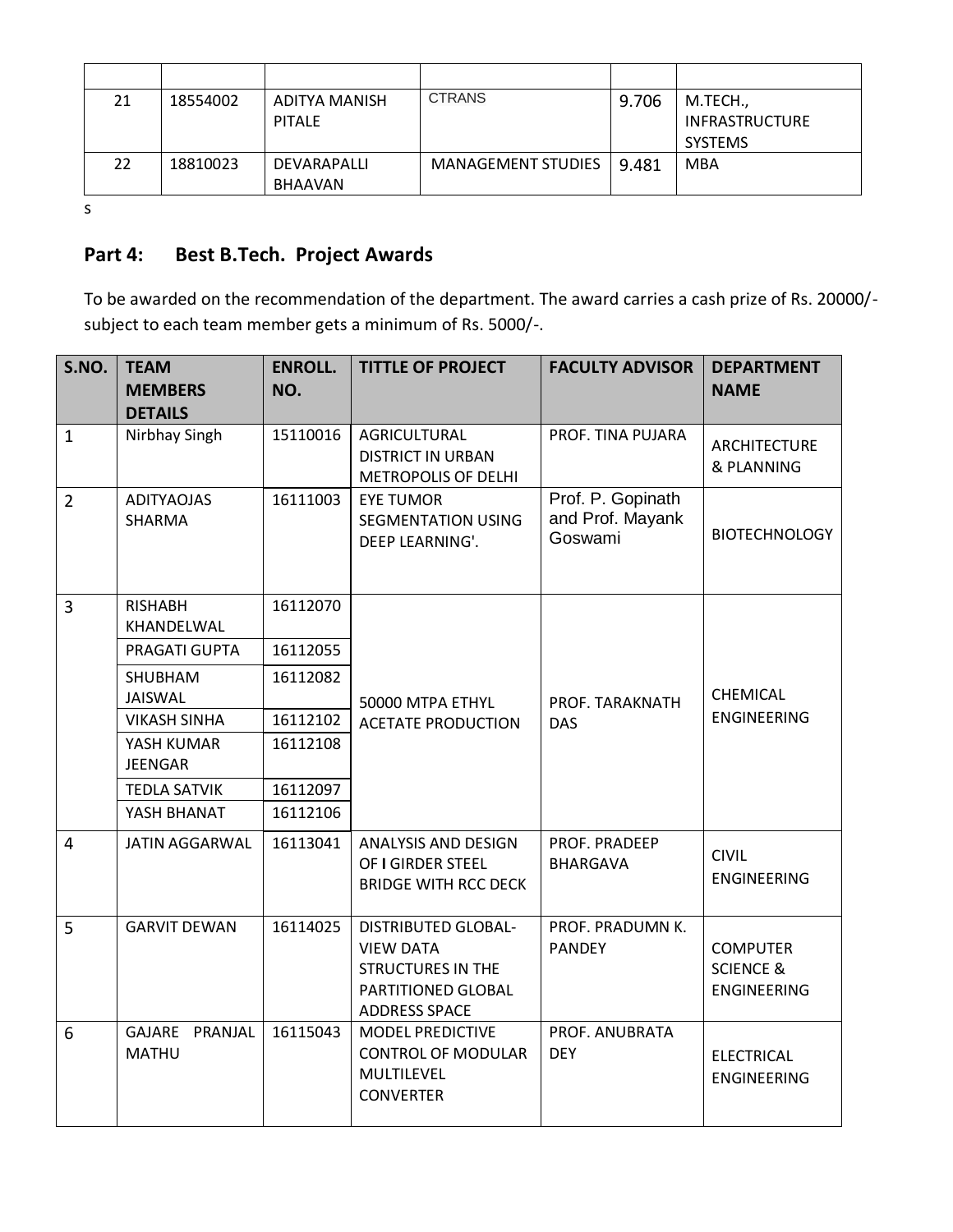| $\overline{7}$ | PARTH GUPTA                                         | 15118053             | <b>Time Series</b><br>Forecasting for Cold-<br>Start Items by<br>Learning from Related<br>Items using Memory<br><b>Networks</b> | Prof Sanjeev Kumar                                                                                                                                                      | <b>MATHEMATICS</b>                                 |
|----------------|-----------------------------------------------------|----------------------|---------------------------------------------------------------------------------------------------------------------------------|-------------------------------------------------------------------------------------------------------------------------------------------------------------------------|----------------------------------------------------|
| 8              | <b>FAISAL KHAN</b>                                  | 16117030             | MATHEMATICAL<br>MODELLING AND BIO-                                                                                              | PROF. MANISH M<br><b>JOGLEKAR</b>                                                                                                                                       | MECHANICAL<br><b>ENGINEERING</b>                   |
|                | SUBRAMANIYA<br>SIVA.T.S                             | 16117088             | MIMETIC APPLICATION<br>OF DE-BASED MINIMUM<br><b>ENERGY STRUCTURES</b>                                                          |                                                                                                                                                                         |                                                    |
|                | HARSHAVARDHAN<br>К                                  | 16118041             |                                                                                                                                 |                                                                                                                                                                         |                                                    |
| 9              | VIGNESH S.<br><b>TIKESH</b><br><b>KUMAR</b><br>SAHU | 16118096<br>16118091 | SYNTHETIC SCAFFOLD<br><b>FOR ANTERIOR</b><br><b>CRUCIATE LIGAMENT</b><br>REGENERATION                                           | PROF. DEBRUPA<br>LAHIRI                                                                                                                                                 | METALLURGICAL<br>& MATERIALS<br><b>ENGINEERING</b> |
| 10             | YAGYA NARAYAN                                       | 16119039             |                                                                                                                                 | PROF. INDERDEEP                                                                                                                                                         | <b>PRODUCTION &amp;</b>                            |
|                | SATYA PRAKASH                                       | 16119028             | JOINING OF COMPOSITE<br><b>MATERIALS USING</b><br><b>VARIOUS TECHNIQUES</b>                                                     | <b>SINGH</b><br>PROF. APURBBA<br><b>KUMAR SHARMA</b>                                                                                                                    | <b>INDUSTRIAL</b><br><b>ENGINEERING</b>            |
| 11             | <b>ANKIT KUMAR</b>                                  | 16113015             | <b>DEVELOPING A</b><br>3DBIOPRINTED,<br>MICROFLUIDIC LUNG-<br>ON-CHIP MODEL,<br><b>INVOLVING</b>                                | PROF. J.<br>MCKINNEY(PRIMARY<br>SUPERVISOR, EPFL<br><b>SCHOOL OF LIFE</b><br>SCIENCES, EPFL,<br>LAUSANNE,<br>SWITZERLAND) AND<br>PROF. S. SATAPATHI<br>(CO-SUPERVISOR), | <b>PHYSICS</b>                                     |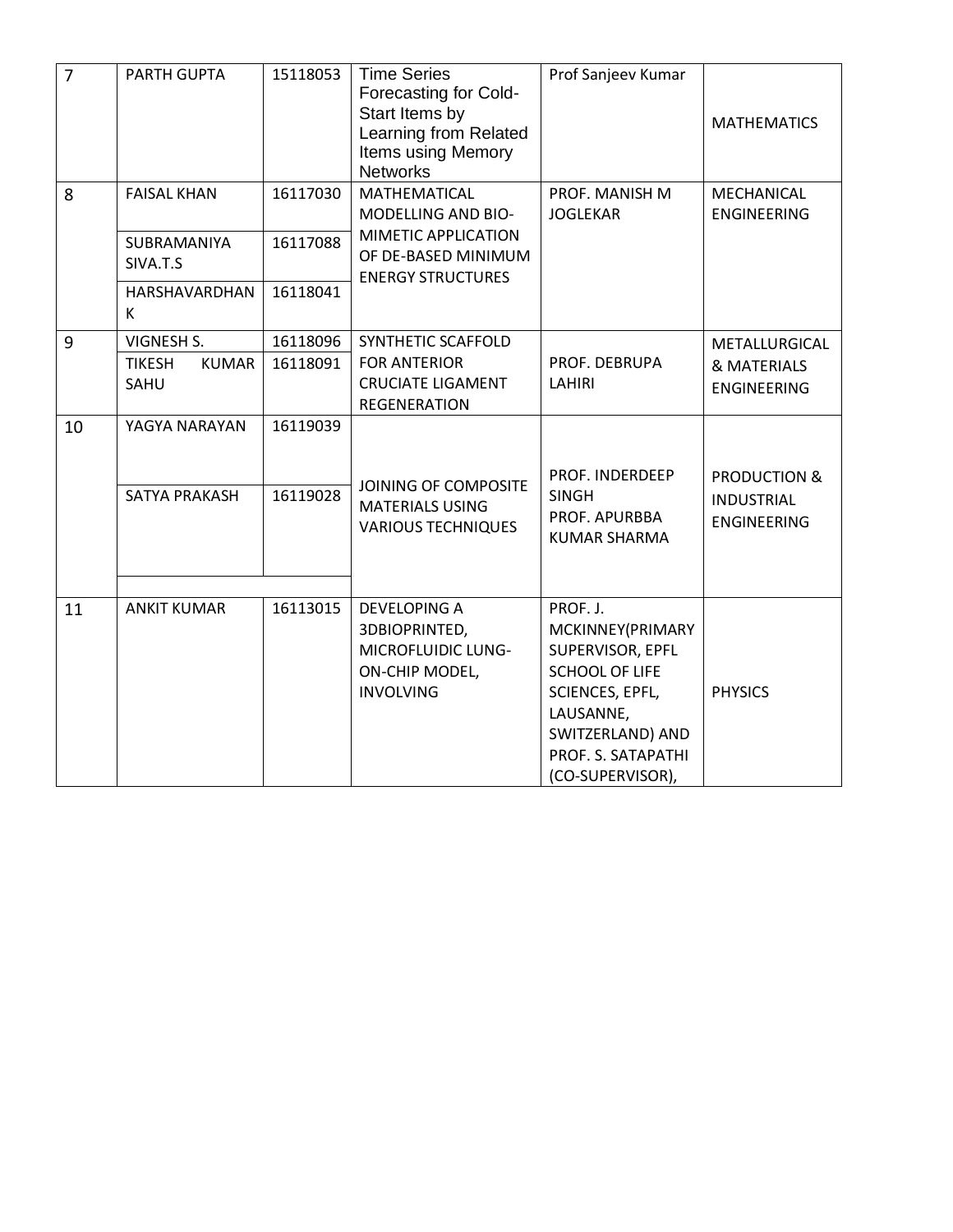### **Part 5: Awards for Projects related to Innovation, Rural Development and Natural Resource Management**

- **(1) RURAL INDIA TECHNOLOGY BASED UPLIFTMENT (RITU) EXCELLENCE AWARD of Rs 15000/- each Criteria:** To be given among graduating students of B.Tech.,Int. M.Sc. and M.Tech. and dual degree courses, who have made significant contribution for the development of rural India either in the form of a final year project or part of any other initiative at IIT Roorkee.
- (i) ARUSHI MISRA, M.TECH., HYDRO & RENEWABLE ENERGY, ENROLL. NO. 18512007 **Project: Development of Hybrid Energy System for a Rural Area**
- (ii) SATYA BRAT TIWARI, M.TECH., CIVIL ENGINEERING, ENROLL. NO. 18519009 **Project: Enhancing anaerobic co-digestion of agro-waste with sewage sludge using carbon based conductive material**
- **(2) SERVICE ORIENTED NATURAL SCIENCE INNOVATION & APPLICATION (SONIA) EXCELLENCE AWARD of Rs 15000/- each**

**Criteria:** To be given among all graduating students of M.B.A., B.Arch., M.Arch., MURP, MSc. Economics., Integrated MBA courses, who have made significant contribution for the development of rural India either in the form of a final year project or part of any other initiative at IIT.

- **(i)** KUMAR HARSH, B.ARCH., ARCHITECTURE & PLANNING, ENROLL. NO. 15110010 Project Title: Housing Unit and Community Centre Village – Chhagola, Jhabua
- **(ii)** RISHI, B.ARCH., ARCHITECTURE & PLANNING, ENROLL. NO. 15110023 Project: Warli Adivasi Haat (A rural village market place)

#### **(3) SINGHAL'S TECH FOR SOCIETY AWARD of Rs 50,000/-**

**Criteria:** To honour and recognize deserving final year B.Tech student(s) of IIT Roorkee for the work on meaningful, relevant, innovative, impactful and commercially viable project as part of their final year curriculum.

#### (i) BHAVYA VASUDEVA, B.TECH., ELECTRONICS & COMMUNICATION ENGINEERING, ENROLL. NO. 16116016 **Project: Magnetic resonance imaging (MRI)**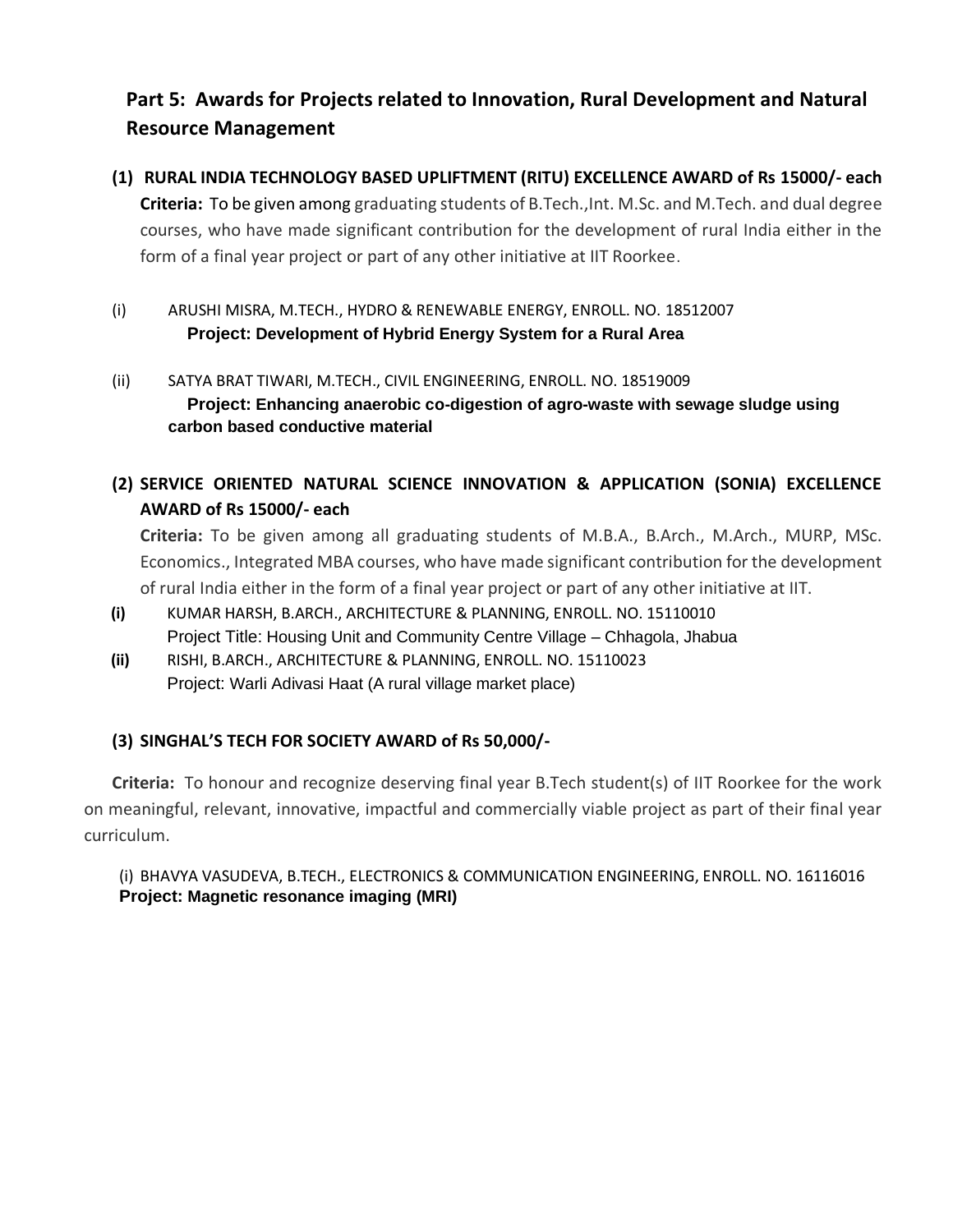| S.NO           | <b>NAME OF AWARDS/MEDALS</b>                                                                                                                                                                                                                                                                             | <b>RECIPIENT</b>                                                                                    |
|----------------|----------------------------------------------------------------------------------------------------------------------------------------------------------------------------------------------------------------------------------------------------------------------------------------------------------|-----------------------------------------------------------------------------------------------------|
| $\mathbf{1}$   | Dr. A.N. Khosla Medal for the student obtaining highest<br>CGPA in all B.Tech. Courses.                                                                                                                                                                                                                  | GAJARE PRANJAL MATHU, B.TECH.,<br><b>ELECTRICAL ENGINEERING</b><br>ENROLL. NO. 16115043, CGPA 9.873 |
| $\overline{2}$ | Smt. Shashi Krishna Medal for the student obtaining<br>highest CGPA all B.Tech./B.Arch. courses.                                                                                                                                                                                                         |                                                                                                     |
| 3              | Prof C. L. Toshniwal Award in Civil Engineering of Rs.<br>10,000/-To be awarded to a student of B.Tech. Civil<br>Engineering who obtains highest marks in the compulsory<br>courses of Environmental Engineering. Tie will be broken<br>on the basis of overall CGPA.                                    | JATIN AGGARWAL, B.TECH.,<br><b>CIVIL ENGINEERING</b><br>ENROLL. NO. 16113041, CGPA 9.467            |
| 4              | Sri M.A. Rao Cash Prize of Rs. 10,000/- for the student<br>standing second in order of merit in B.Tech. (Civil Engg.)<br>Final Year.                                                                                                                                                                     | AMAN GUPTA, B.TECH.,<br>CIVIL ENGINEERING,                                                          |
| 5              | Vinay Krishna Cash Prize of Rs. 10,000/- for a student of<br>B. Tech; Civil Engg. final year who obtained second<br>highest CGPA.                                                                                                                                                                        | ENROLL. NO. 16113011, CGPA 9.308                                                                    |
| 6              | Prof. (Mrs.) Renu Bhargava Cash Award for Excellence in<br>Environmental Engineering of Rs. 11,000/- to a girl<br>student obtaining highest Marks/Grade in compulsory<br>Environmental Engineering subjects in B.Tech. (Civil<br>Engineering and securing overall CGPA 8.0 or above after<br>final year. | AVANTIKA RATHORE, B.TECH.<br><b>CIVIL ENGINEERING</b><br>ENROLL. NO. 16113023, CGPA 9.142           |
| $\overline{7}$ | Prem Prakash Gupta Cash Prize of Rs. 10,000/-for the<br>student obtaining highest CGPA in B.Tech.(Chemical) final<br>year.                                                                                                                                                                               | SAKSHI, B.TECH.,<br><b>CHEMICAL ENGINEERING</b><br>ENROLL. NO. 16112076, CGPA 9.754                 |
| 8              | "Astha Mukul Dixit Prize" of Rs. 10,000/- for the best<br>Engineering Project in Final year of B.Tech. Chemical Engg                                                                                                                                                                                     | RISHABH KHANDELWAL<br>ENROLL. NO. 16112070                                                          |
| 9              | Everest Award of Excellence Rs. 10,000/- for the student<br>who obtains highest CGPA in B.Arch. Final Year.                                                                                                                                                                                              | AKHIL GOYAL, B.ARCH.,<br>ENROLL. NO. 15110002, CGPA 8.246                                           |
| 10             | Architect Yash Pal Gupta Award of Excellence of Rs.<br>10,000/- for a graduating student of B.Arch.                                                                                                                                                                                                      | Nirbhay Singh, B.Arch.<br>Enroll No. 15110016                                                       |
| 11             | Madhusudan Dayal Mithal Medal for obtaining highest<br>CGPA in B.Tech. (Civil).                                                                                                                                                                                                                          |                                                                                                     |
| 12             | Rai Bahadur Sohan Lal Bhatia Medal for obtaining highest<br>CGPA in B.Tech.(Civil)                                                                                                                                                                                                                       | JATIN AGGARWAL, B.TECH.,<br><b>CIVIL ENGINEERING</b><br>ENROLL. NO. 16113041, CGPA 9.467            |
| 13             | Prabhakar Swarup Civil Engineering Award of Rs. 10,000/-<br>to a student of B.Tech Civil IV year who obtained highest<br>CGPA in B.Tech Civil IV year.                                                                                                                                                   |                                                                                                     |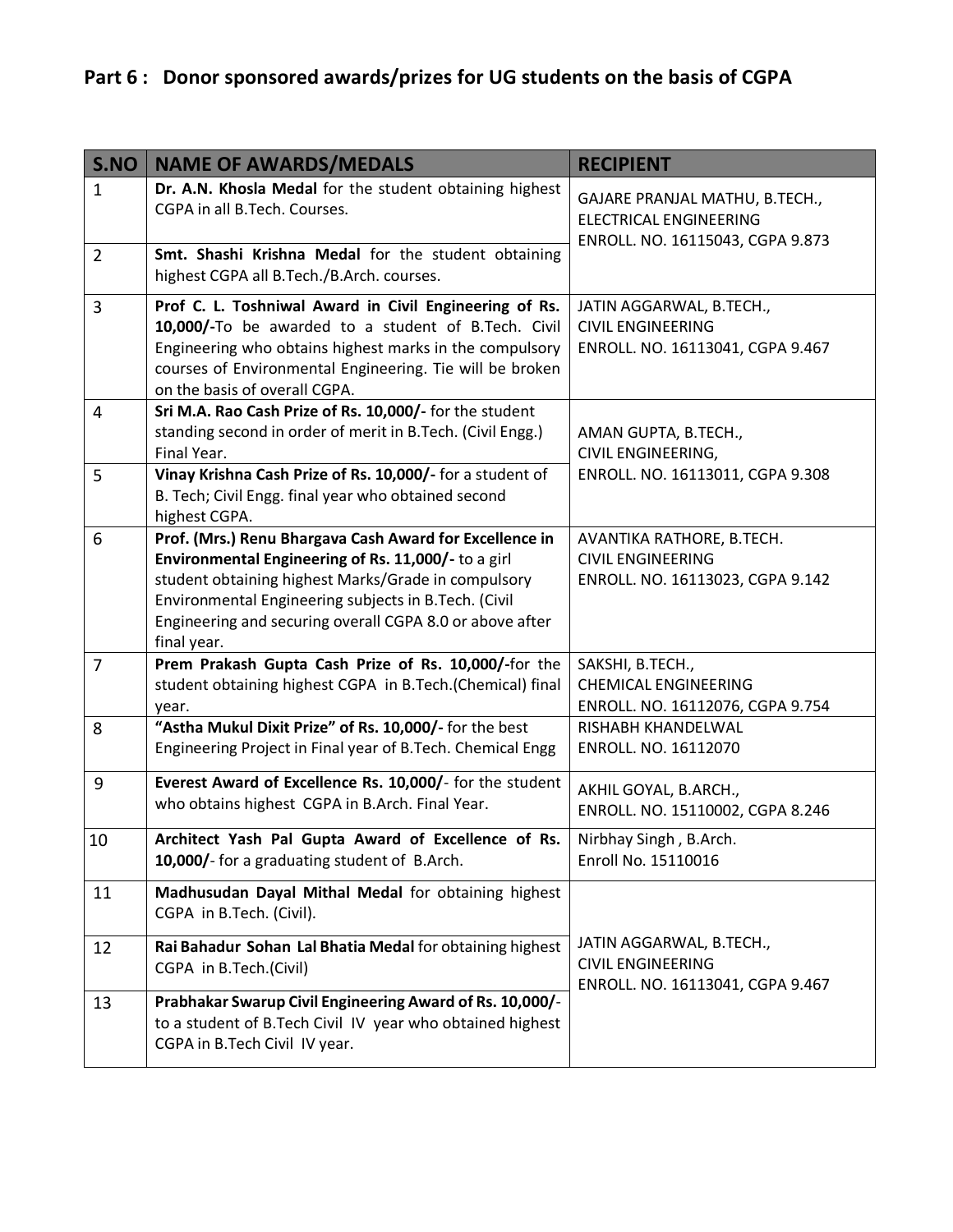| 14 | Shri Shiv Nandan Swaroop and Avadh Narayan Bhatnagar<br>Cash Prize of Rs. 10,000/- to a student of B.Tech. Civil<br>Final Year B. Tech. topper              |                                                                                                                       |
|----|-------------------------------------------------------------------------------------------------------------------------------------------------------------|-----------------------------------------------------------------------------------------------------------------------|
| 15 | Mrs. Leila Saxena Memorial Cash Award of Rs. 10,000/-<br>for the student who obtains highest CGPA in B.Tech.<br>Metallurical & Materials Final Year.        | SUBHASH CHANDRA, B.TECH.,<br><b>METALLURGICAL &amp; MATERIALS</b><br>ENGINEERING,<br>ENROLL. NO. 16118085, CGPA 9.494 |
| 16 | Col. Bajpai Cash Prize of Rs. 10,000/- for the girl student<br>obtaining<br>highest CGPA amongst girls students in<br>undergraduate Programmes.             | SAKSHI, B.TECH.,<br><b>CHEMICAL ENGINEERING</b>                                                                       |
| 17 | Smt. Rama Devi Krishna Bhatnagar Cash Prize of Rs.<br>10,000/- for the girl student amongst girl students in all<br>Branches undergraduate Programmes.      | ENROLL. NO. 16112076, CGPA 9.754                                                                                      |
| 18 | Air Cmdr Shyam Chand Mehra Scholarship of Rs. 10,000/-<br>to a girl student of B. Tech $4th$ year for obtaining highest<br>CGPA in B.Tech. Electrical Engg. | DIVIYA, B.TECH.,<br>ELECTRICAL ENGINEERING,<br>ENROLL. NO. 16115041, CGPA 9.646                                       |
| 19 | Prof. Ranvir Singh Shastry Cash Prize of Rs. 10,000/- to a<br>girl student B.Tech. Final Year Who obtains 2 <sup>nd</sup> highest<br>CGPA.                  | SHIVANI SINGH, B.TECH.,<br><b>CHEICAL ENGINEERING</b><br>ENROLL. NO. 16112081, CGPA 9.695                             |
| 20 | Tara Chand Kanti Devi Cash Prize of Rs. 10,000/- to the<br>best student doing best design project in B. Tech. (Civil).                                      | JATIN AGGARWAL, B.TECH.,<br>CIVIL ENGINEERING,<br>ENROLL. NO. 16113041, CGPA 9.467                                    |
| 21 | Smt. Kailash Kambo Award Rs. 20,000/- to the outgoing<br>best student of B.Arch.                                                                            | AKHIL GOYAL, B.ARCH.,<br>ENROLL. NO. 15110002, CGPA 8.246                                                             |
| 22 | Smt. Chandravati Gold Medal Award to be awarded to the<br>topper of B.Arch.                                                                                 | AKHIL GOYAL, B.ARCH., ENROLL. NO.<br>15110002, CGPA 8.246                                                             |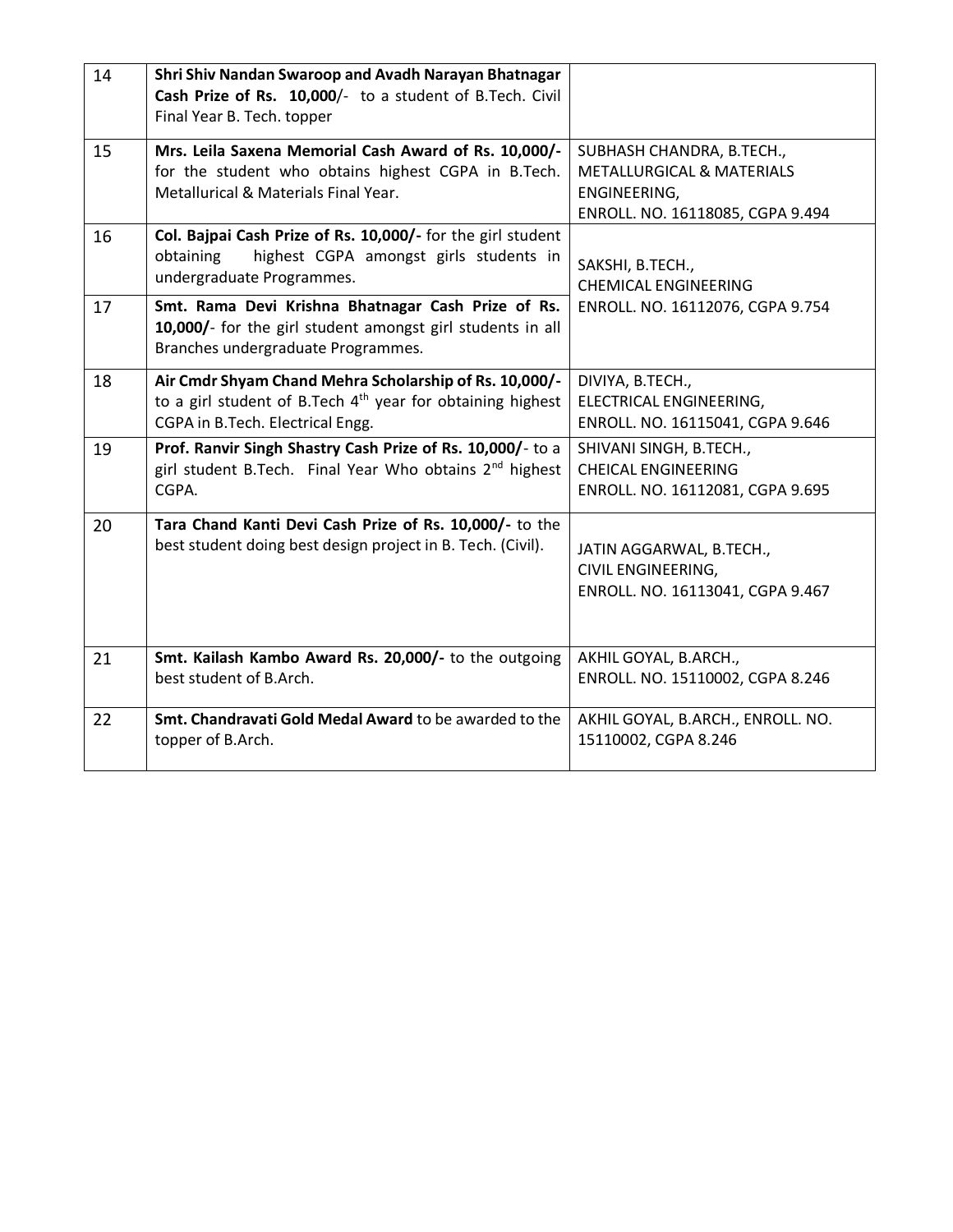## **Part 7: Donor sponsored Awards/ Medals for PG Students on the basis of Academic Performance**

| S.NO           | <b>NAME OF AWARDS/MEDALS</b>                            | <b>RECIPIENT</b>                                                  |
|----------------|---------------------------------------------------------|-------------------------------------------------------------------|
| $\mathbf{1}$   | Tara Chand Kanti Devi Cash Prizes of Rs. 10,000/- to    | SATYA BRAT TIWARI, M.TECH.,                                       |
|                | the best student of M. Tech. (Civil).                   | ENVIRONMENTAL ENGINEERING,                                        |
|                |                                                         | ENROLL. NO. 18519009, CGPA 9.623                                  |
| $\overline{2}$ | Dr. Jai Krishna Medal for obtaining highest CGPA in all | BISHAL K.C., M.TECH.,                                             |
|                | M.Tech. Courses.                                        | <b>IRRIGATION WATER MANAGEMENT</b>                                |
|                |                                                         | ENROLL. NO. 18547019, CGPA 9.943                                  |
| 3              | Laxmi Devi and Shri Banadri Das Cash Prize of Rs.       | BISHAL K.C., M.TECH.,                                             |
|                | 10,000/- for the best and student with excellence in    | <b>IRRIGATION WATER MANAGEMENT</b>                                |
|                | academic amongst all the student in M.Tech. Engg.       | ENROLL. NO. 18547019, CGPA 9.943                                  |
|                | /M.Arch. Courses.                                       |                                                                   |
| 4              | A. N. Khosla Medal for obtaining highest CGPA in M.     | BISHAL K.C., M.TECH., IRRIGATION                                  |
|                | Tech. WRD courses in various specializations in WRD.    | WATER MANAGEMENT, ENROLL. NO.                                     |
|                |                                                         | 18547019, CGPA 9.943                                              |
| 5              | Tara Chand Kanti Devi Cash Prizes of Rs. 10,000/- to    | ABHAY SINGH SAJWAN, M.TECH.,                                      |
|                | the best student of M.Tech. Civil (Geotech)             | <b>GEOTECHNICAL ENGINEERING</b>                                   |
|                |                                                         | ENROLL. NO. 18521001, CGPA 8.5                                    |
| 6              | The Indian Service of Engineers Cash Prize of Rs.       | DISHA AGARWAL, M.TECH.,                                           |
|                | 10,000/- for standing first in class in EarthquakeEngg. | ENROLL. NO. 18526002, CGPA 9.6                                    |
|                | "Structural Dynamics"                                   |                                                                   |
| $\overline{7}$ | The Indian Service of Engineers Cash Prize of Rs.       | REDDY ATCHYUT KUMAR<br>NAIDU,                                     |
|                | 10,000/- for standing first in class in "Soil Dynamics" | M.TECH., ENROLL. NO. 18525009,                                    |
|                |                                                         | <b>CGPA 9.686</b>                                                 |
| 8              | Amba Prasad - Kalawati Memorial Cash Prize of Rs.       | VAMSHI KRISHNA RAO K, M.TECH.,                                    |
|                | 10,000/- to a student for obtaining highest CGPA in     | <b>GEOMATICS ENGINEERING,</b>                                     |
|                | M.Tech. (Geomatics)                                     | ENROLL. NO. 18520013, CGPA 9.429                                  |
| 9              | Uma Goyal W/O Sri Uday Shanker Goyal Memorial           |                                                                   |
|                | Cash Prize of Rs. 10,000/- for obtaining highest CGPA   | AKHIL C SUNNY, M.TECH., ELECTRIC<br>DRIVES AND POWER ELECTRONICS, |
|                | in M.Tech. (Electrical Engg.) final year                | ENROLL. NO. 18527001, CGPA 9.412                                  |
| 10             | Sri Kanahiya Lal Goyal F/O Sri Uday Shanker Goyal       | MUHAMMED FASIL T, M.TECH., RF                                     |
|                | Cash Prize of Rs. 10,000/- for obtaining highest CGPA   | AND MICROWAVE ENGINEERING,                                        |
|                | in M.Tech. (E&C) final year.                            | ENROLL NO. 18533006, CGPA 9.765                                   |
| 11             | Goyal Cash Prize of Rs. 10,000/- for obtaining highest  | MOHIT RUSTAGI, M.TECH.,                                           |
|                | CGPA in M. Tech.(CSE).                                  | <b>COMPUTER &amp; SCIENCE ENGG.</b>                               |
|                |                                                         | ENROLL. NO. 18535017, CGPA 9.72                                   |
| 12             | Puran Mal Gupta Medal for obtaining highest CGPA in     | ARJUN KAUSHIK, M.TECH.,                                           |
|                | Courses M. Tech. (Hydrology)                            | HYDROLOGY-SURFACE WATER,                                          |
|                |                                                         | ENROLL NO. 18537002, CGPA 9.371                                   |
|                |                                                         |                                                                   |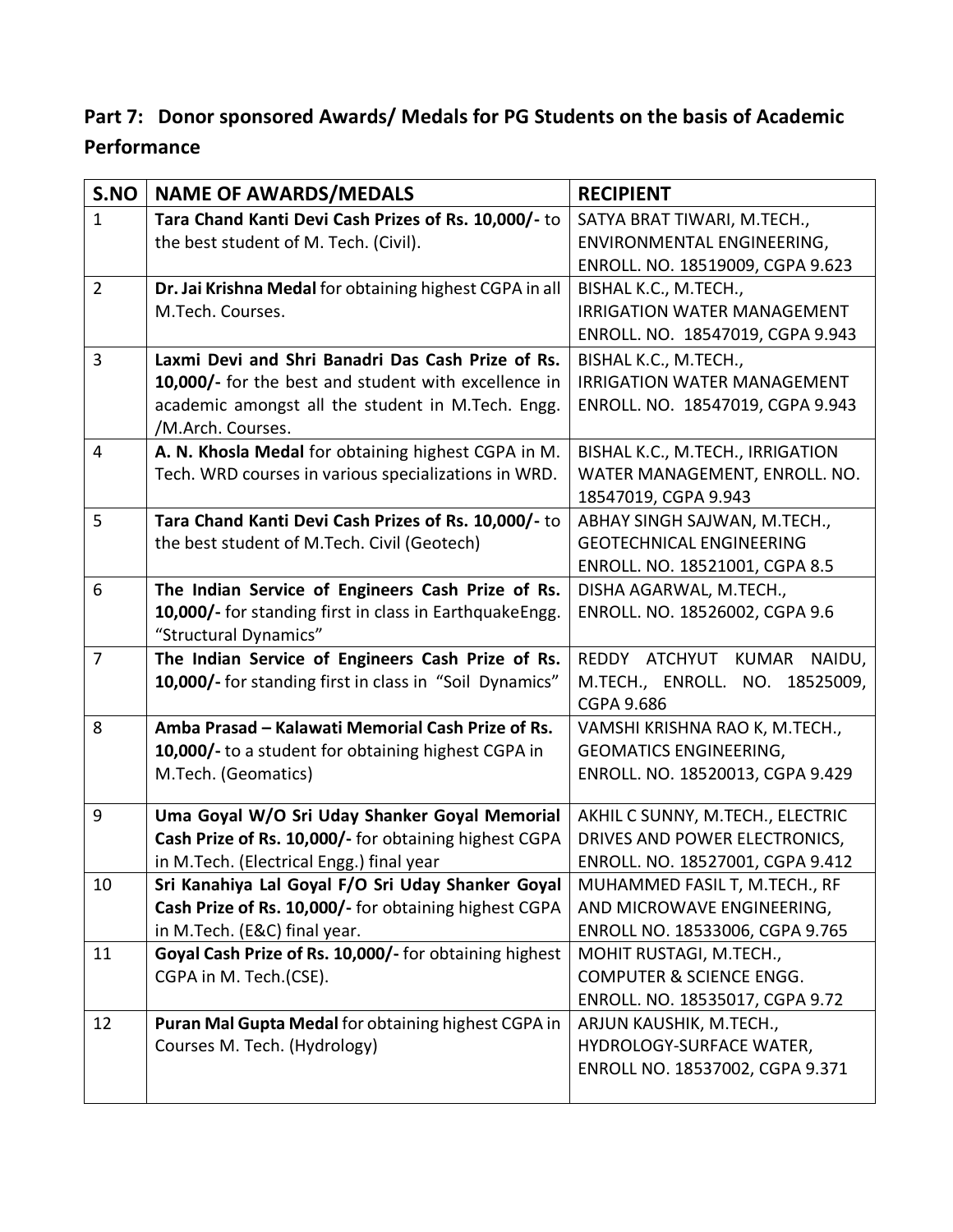| 13 | Bihar Hydro Awards of Rs. 10,000/- for a candidate                                                 | MISRA ARUSHI OMPRAKASH SHASHI                            |
|----|----------------------------------------------------------------------------------------------------|----------------------------------------------------------|
|    | obtaining highest CGPA in M. Tech. (AHES) final Year.                                              | M.TECH. (AHES)                                           |
|    |                                                                                                    | ENROLL. NO. 18512007, CGPA 9.824                         |
| 14 | Meenakshi Power Award of Rs. 20,000/- for best                                                     | MISRA ARUSHI OMPRAKASH SHASHI                            |
|    | passing out female student of M.Tech. (AHES)                                                       | M.TECH. (AHES)                                           |
|    |                                                                                                    | ENROLL. NO. 18512007, CGPA 9.824                         |
| 15 | <b>Chhattisgarh State Power Generation Corporation</b>                                             | JITENDRA PRASAD SHARMA,                                  |
|    | Hydro Awards of Rs. 10,000/- to M.Tech. (AHES) II-                                                 | M.TECH., AHES                                            |
|    | year student for Securing highest CGPA in II year and                                              | ENROLL. NO. 18512004, CGPA 9.412                         |
|    | not awarded any other award of same or higher                                                      |                                                          |
|    | amount.                                                                                            |                                                          |
| 16 | Dr. A.N. Khosla Medal for obtaining highest CGPA in                                                | ANSHUL AGGARWAL, M.SC.,                                  |
|    | M.Sc./M. Tech. (Science) Courses.                                                                  | CHEMISTRY,                                               |
|    |                                                                                                    | ENROLL. NO. 18611011, CGPA 9.789                         |
| 17 | Smt. Sushilavati Khosla Medal for the girl student                                                 | ANUSHKA RASTOGI, M.SC.,                                  |
|    | obtaining highest CGPA in M.Sc./M.Tech. (Science)                                                  | CHEMISTRY,                                               |
|    | courses.                                                                                           | ENROLL NO. 18611012, CGPA 9.526                          |
| 18 | Dr. Hari G. Garg Cash Prize of Rs. 10,000/- for                                                    | ANSHUL AGGARWAL, M.SC.,                                  |
|    | obtaining highest CGPA in M.Sc. Chemistry Final Year.                                              | CHEMISTRY,                                               |
|    |                                                                                                    | ENROLL. NO. 18611011, CGPA 9.789                         |
| 19 | Shri Ravi Mohan Mangal Cash Prize of Rs. 25,000/-                                                  | ADITYA MANISH PITALE, M.TECH.,                           |
|    | to a student of M.Tech. (Infrastructure Systems) of                                                | INFRASTRUCTURE SYSTEM,                                   |
|    | center for Transportation Systems (CTRANS) on the                                                  | ENROLL. NO. 18554002, CGPA 9.706                         |
|    | basis of highest CGPA in M.Tech. (Infrastructure                                                   |                                                          |
|    | Systems)<br>Sunita Bahadur Memorial Gold Medal to a student                                        |                                                          |
| 20 |                                                                                                    | K L RAHUL, M.TECH.,<br><b>TRANSPORTATION ENGINEERING</b> |
|    | of M.Tech (Transportation Engineering) of Civil<br>Engineering Department on based on highest CGPA | ENROLL. NO. 18524006, CGPA 9.706                         |
|    | in M.Tech. (Transportation Engineering).                                                           |                                                          |
| 21 | <b>Chhattisgarh State Power Generation Corporation</b>                                             | MGCINI NCUBE, M.TECH.,                                   |
|    | Hydro Awards of Rs. 10,000/- to M.Tech. (EMRL) II                                                  | ENROLL. NO. 18513013, CGPA 8.394                         |
|    | year student for Securing highest CGPA in II year and                                              |                                                          |
|    | not awarded any other award of same or higher                                                      |                                                          |
|    | amount.                                                                                            |                                                          |
| 22 | Meenakshi Power Award of Rs. 20,000/- for best                                                     | PAYAL JAIN, M.TECH.,                                     |
|    | passing out female student of M.Tech.(EMRL)                                                        | ENROLL. NO. 18513006, CGPA 8.788                         |
| 23 | Prof C. L. Toshniwal Environmental Engineering                                                     | SATYA BRAT TIWARI, M.TECH.,                              |
|    | Award of Rs. 10,000/-to be awarded to a student of                                                 | ENVIRONMENTAL ENGINEERING,                               |
|    | M.Tech. Civil Engg (Specialization in Environmental                                                | ENROLL. NO. 18519009, CGPA 9.623                         |
|    | Engineering) on the basis of highest CGPA.                                                         |                                                          |
| 24 | Smt. Kailash Kambo Award Rs. 20,000/- to the                                                       | HANNAH PAULINE SINGH, M.ARCH.                            |
|    | outgoing best student of M.Arch.                                                                   | ENROLL. NO. 18510006, CGPA 8.737                         |
| 25 | Smt. Kailash Kambo Award Rs. 20,000/- to the                                                       | NIKITA RANJAN, MURP                                      |
|    | outgoing best student of MURP.                                                                     | ENROLL. NO. 18511005, CGPA 8.843                         |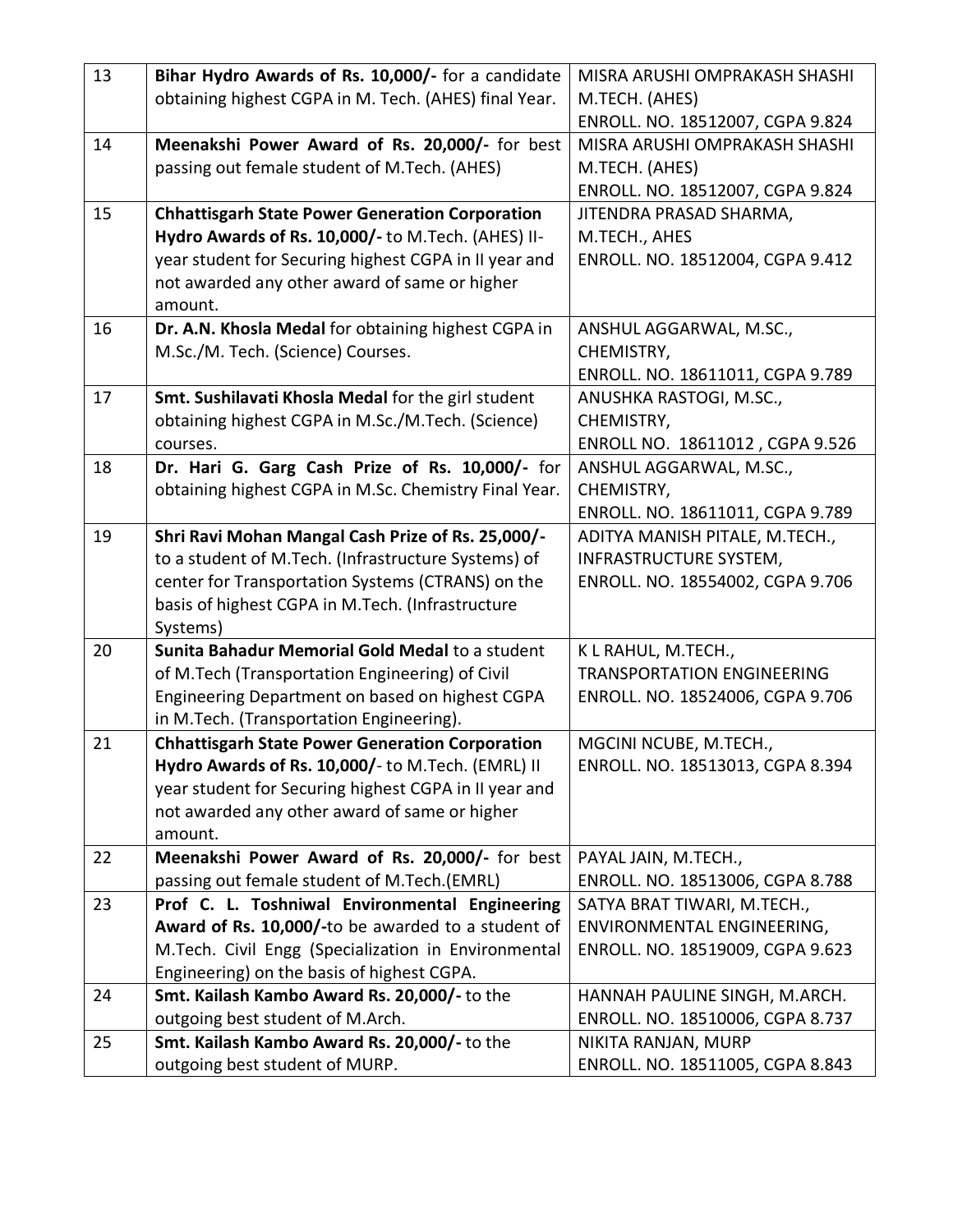## **Part 8: Donor sponsored Awards/ Medals for PG Students on the basis of Department Recommendations**

| S.NO | <b>NAME OF AWARDS/MEDALS</b>                       | <b>RECIPIENT</b>                    |  |
|------|----------------------------------------------------|-------------------------------------|--|
|      | Electro steel Award Cash Prize of Rs. 10,000/- for | MISRA ARUSHI OMPRAKASH SHASHI       |  |
|      | M. Tech. (Alternate Hydro Energy Systems), II year | M.TECH. (AHES)                      |  |
|      | <b>Dissertation</b>                                | ENROLL. NO. 18512007                |  |
|      | Electro steel Award Cash Prize of Rs. 10,000/- for | ELIUD SALILA, M.TECH.,              |  |
|      | M. Tech. (Environment Management of Rivers and     | M.Tech. (EMRL)                      |  |
|      | Lakes), II year best Dissertation                  | ENROLL. NO. 18513012                |  |
| 3    | Kathpalia Award for Environment of Rs. 10,000      | SATYABRATA TIWARI                   |  |
|      | For the dissertation in M.Tech. (Environment       | M.TECH., CIVIL ENGINEERING, ENROLL. |  |
|      | Engg.) Civil Engg. of Environment Aspects.         | NO. 18519009                        |  |
|      |                                                    |                                     |  |
| 4    | Kathpalia Award for Environment of Rs. 10,000      | BISHAL K.C., M.TECH., IRRIGATION    |  |
|      | For the dissertation in M.Tech. WRD in the area of | WATER MANAGEMENT, ENROLL. NO.       |  |
|      | <b>Environment Aspects.</b>                        | 18547019, CGPA 9.943                |  |
| 5    | Dr. P.S. Nigam- Nirmala Cash Prize of Rs.10,000/-  | Shankar Budhathoki                  |  |
|      | for the best project in M.Tech. WRD.               | Enroll No. 18548038                 |  |